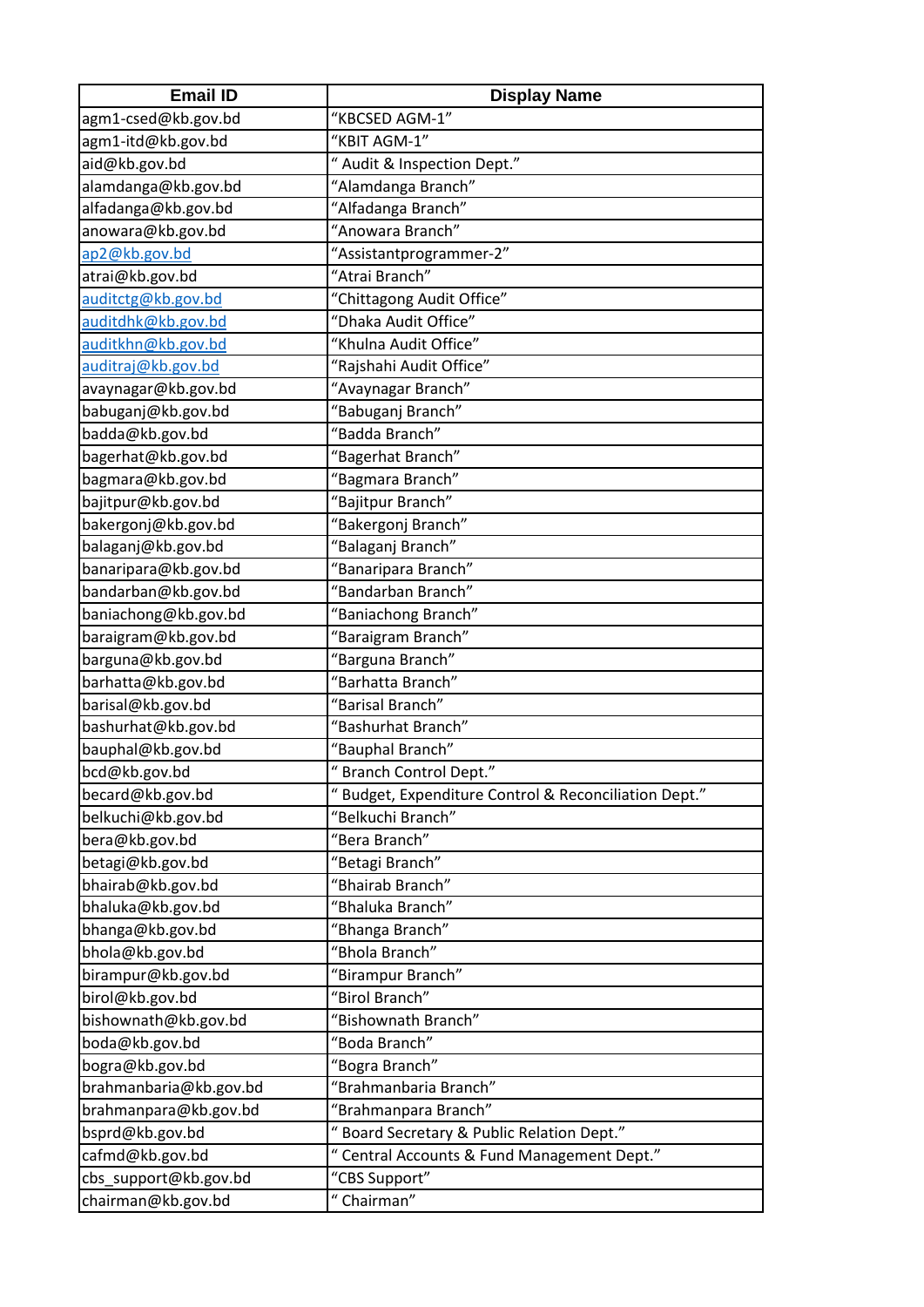| chakaria@kb.gov.bd      | "Chakaria Branch"               |
|-------------------------|---------------------------------|
| chandina@kb.gov.bd      | "Chandina Branch"               |
| chandpur@kb.gov.bd      | "Chandpur Branch"               |
| chapai@kb.gov.bd        | "Chapai Branch"                 |
| charfasion@kb.gov.bd    | "Charfasion Branch"             |
| chatkhil@kb.gov.bd      | "Chatkhil Branch"               |
| chatmohar@kb.gov.bd     | "Chatmohar Branch"              |
| chhagalnaiya@kb.gov.bd  | "Chhagalnaiya Branch"           |
| chhatak@kb.gov.bd       | "Chhatak Branch"                |
| chitalmari@kb.gov.bd    | "Chitalmari Branch"             |
| chittagong@kb.gov.bd    | "Chittagong Branch"             |
| chowddagram@kb.gov.bd   | "Chowddagram Branch"            |
| chowmuhani@kb.gov.bd    | "Chowmuhani Branch"             |
| chuadanga@kb.gov.bd     | "Chuadanga Branch"              |
| circular@kb.gov.bd      | "Circular"                      |
| comilla@kb.gov.bd       | "Comilla Branch"                |
| companigonj@kb.gov.bd   | "Companigonj Branch"            |
| computercell@kb.gov.bd  | "Computercell Undefined"        |
| coxsbazar@kb.gov.bd     | "Coxsbazar Branch"              |
| d.sunamganj@kb.gov.bd   | "D.Sunamganj Branch"            |
| dakskhinsurma@kb.gov.bd | "Dakskhinsurma Branch"          |
| damudda@kb.gov.bd       | "Damudda Branch"                |
| daudkandi@kb.gov.bd     | "Daudkandi Branch"              |
| debidwar@kb.gov.bd      | "Debidwar Branch"               |
| demra@kb.gov.bd         | "Demra Branch"                  |
| dewangonj@kb.gov.bd     | "Dewangonj Branch"              |
| dgm-csed@kb.gov.bd      | "KBCSED DGM"                    |
| dgm-itd@kb.gov.bd       | "KBIT DGM"                      |
| dhamrai@kb.gov.bd       | "Dhamrai Branch"                |
| diap@kb.gov.bd          | "Decipline & Appleal Dept."     |
| dinajpur@kb.gov.bd      | "Dinajpur Branch"               |
| divctg@kb.gov.bd        | "Chittagong Divisional Offices" |
| divdhk@kb.gov.bd        | "Dhaka Divisional Offices"      |
| divkhn@kb.gov.bd        | "Khulna Divisional Offices"     |
| divraj@kb.gov.bd        | "Rajshahi Divisional Offices"   |
| dmd@kb.gov.bd           | " Deputy Managing Director"     |
| dmd-hope@kb.gov.bd      | "KBHOPE DMD"                    |
| dohar@kb.gov.bd         | "Dohar Branch"                  |
| dumuria@kb.gov.bd       | "Dumuria Branch"                |
| dupchanchia@kb.gov.bd   | "Dupchanchia Branch"            |
| durgapur@kb.gov.bd      | "Durgapur Branch"               |
| faridganj@kb.gov.bd     | "Faridganj Branch"              |
| faridpur.p@kb.gov.bd    | "Faridpur West"                 |
| faridpur@kb.gov.bd      | "Faridpur Branch"               |
| fb@kb.gov.bd            | "Facebook"                      |
| feni@kb.gov.bd          | "Feni Branch"                   |
| fulbaria@kb.gov.bd      | "Fulbaria Branch"               |
| fulgazi@kb.gov.bd       | "Fulgazi Branch"                |
| fulpur@kb.gov.bd        | "Fulpur Branch"                 |
| gafargaon@kb.gov.bd     | "Gafargaon Branch"              |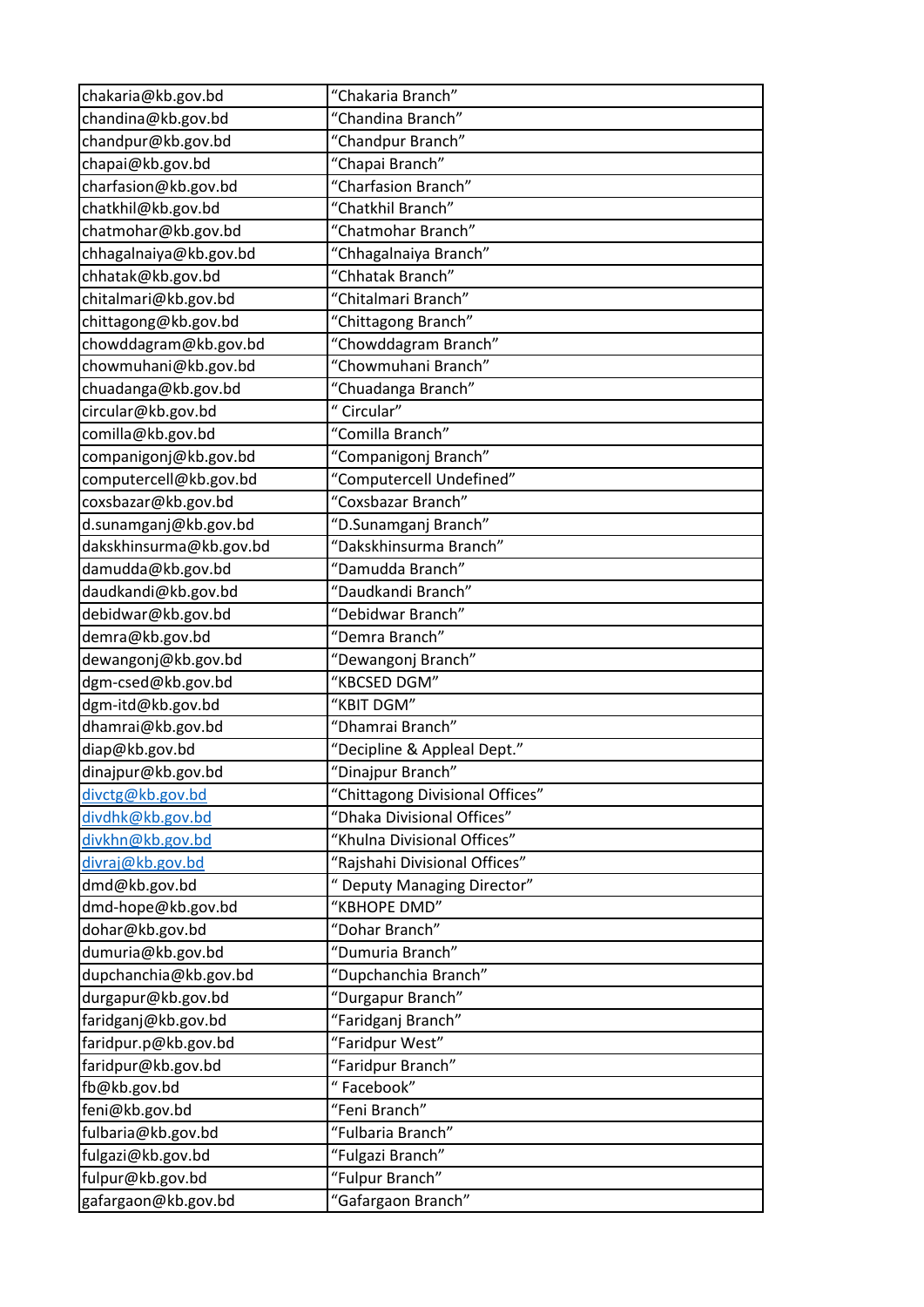| gaibandha@kb.gov.bd    | "Gaibandha Branch"     |
|------------------------|------------------------|
| galachipa@kb.gov.bd    | "Galachipa Branch"     |
| gangni@kb.gov.bd       | "Gangni Branch"        |
| gazipur@kb.gov.bd      | "Gazipur Branch"       |
| ghatail@kb.gov.bd      | "Ghatail Branch"       |
| gmacc@kb.gov.bd        | "Gmacc GM Sirs"        |
| gmacc_audit@kb.gov.bd  | "Gmacc Audit GM Sirs"  |
| gm-accounts@kb.gov.bd  | "Gm-Accounts GM Sirs"  |
| gmadmin@kb.gov.bd      | "Gmadmin GM Sirs"      |
| gm-admin@kb.gov.bd     | "Gm-Admin GM Sirs"     |
| gmaudit@kb.gov.bd      | "Gmaudit GM Sirs"      |
| gm-audit@kb.gov.bd     | "Gm-Audit GM Sirs"     |
| gmop@kb.gov.bd         | "Gmop GM Sirs"         |
| gm-operation@kb.gov.bd | "Gm-Operation GM Sirs" |
| goainghat@kb.gov.bd    | "Goainghat Branch"     |
| golapganj@kb.gov.bd    | "Golapganj Branch"     |
| gomastapur@kb.gov.bd   | "Gomastapur Branch"    |
| gopalgonj@kb.gov.bd    | "Gopalgonj Branch"     |
| gouranadi@kb.gov.bd    | "Gouranadi Branch"     |
| gouripur@kb.gov.bd     | "Gouripur Branch"      |
| gurudaspur@kb.gov.bd   | "Gurudaspur Branch"    |
| hajigonj@kb.gov.bd     | "Hajigonj Branch"      |
| hatibandha@kb.gov.bd   | "Hatibandha Branch"    |
| hobigonj@kb.gov.bd     | "Hobigonj Branch"      |
| hope@kb.gov.bd         | "KBEGP"                |
| hossainpur@kb.gov.bd   | "Hossainpur Branch"    |
| info@kb.gov.bd         | " KB Info"             |
| innovation@kb.gov.bd   | "Innovation KB"        |
| ishwargonj@kb.gov.bd   | "Ishwargonj Branch"    |
| islampur@kb.gov.bd     | "Islampur Branch"      |
| it@kb.gov.bd           | " IT Department"       |
| jaldhaka@kb.gov.bd     | "Jaldhaka Branch"      |
| jamalpur@kb.gov.bd     | "Jamalpur Branch"      |
| jessore@kb.gov.bd      | "Jessore Branch"       |
| jhalokathi@kb.gov.bd   | "Jhalokathi Branch"    |
| jhenidah@kb.gov.bd     | "Jhenidah Branch"      |
| jibannagar@kb.gov.bd   | "Jibannagar Branch"    |
| jointapur@kb.gov.bd    | "Jointapur Branch"     |
| joypurhat@kb.gov.bd    | "Joypurhat Branch"     |
| kachua@kb.gov.bd       | "Kachua Branch"        |
| kaharole@kb.gov.bd     | "Kaharole Branch"      |
| kalai@kb.gov.bd        | "Kalai Branch"         |
| kalapara@kb.gov.bd     | "Kalapara Branch"      |
| kalia@kb.gov.bd        | "Kalia Branch"         |
| kaliakoir@kb.gov.bd    | "Kaliakoir Branch"     |
| kaliganj.lal@kb.gov.bd | "Kaliganj.Lal Branch"  |
| kaligonj.s@kb.gov.bd   | "Kaligonj.S Branch"    |
| kaligonj@kb.gov.bd     | "Kaligonj Branch"      |
| kalihati@kb.gov.bd     | "Kalihati Branch"      |
| kalkini@kb.gov.bd      | "Kalkini Branch"       |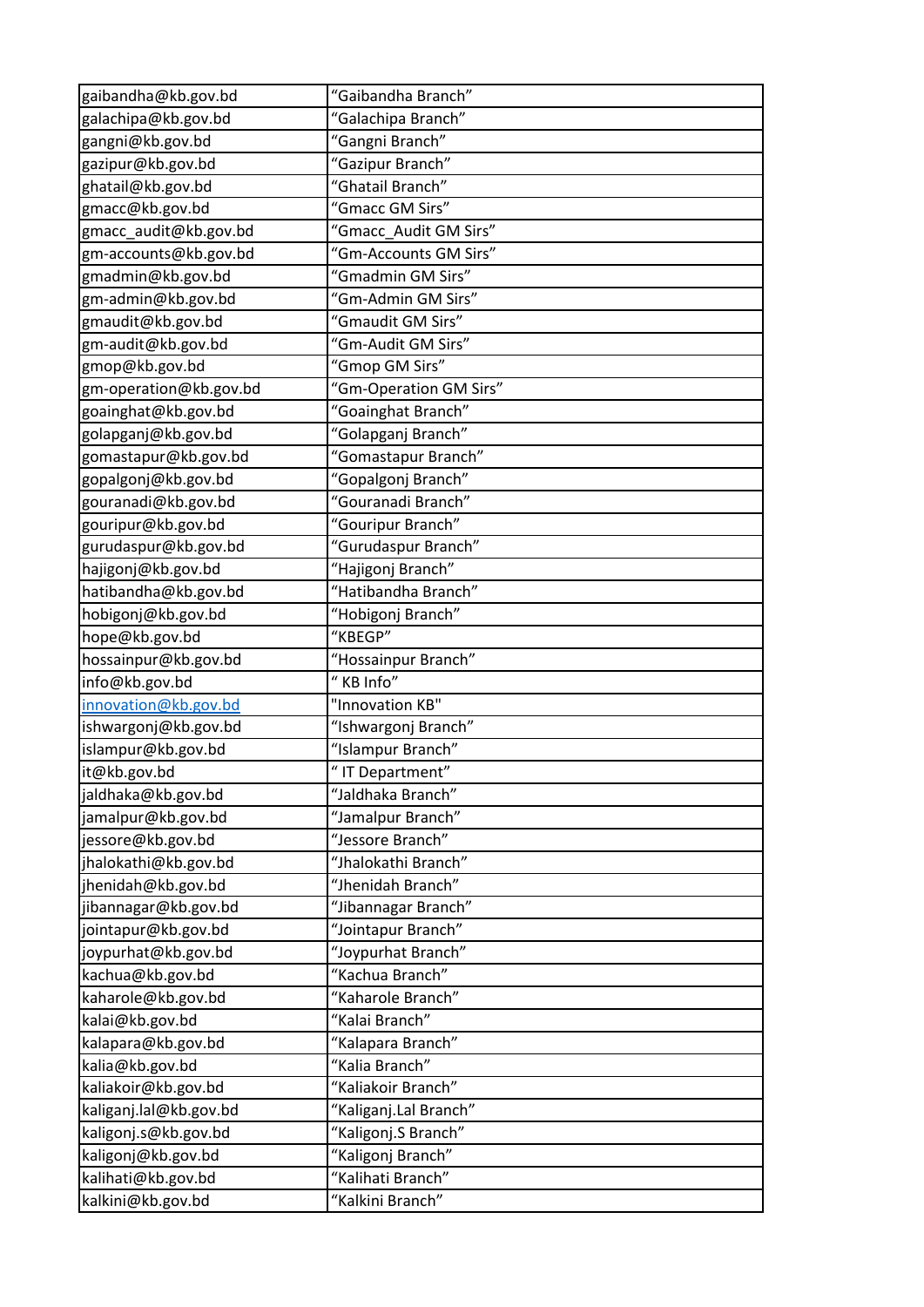| kapasia@kb.gov.bd                         | "Kapasia Branch"                        |
|-------------------------------------------|-----------------------------------------|
| kaptai@kb.gov.bd                          | "Kaptai Branch"                         |
| kashba@kb.gov.bd                          | "Kashba Branch"                         |
| kashiani@kb.gov.bd                        | "Kashiani Branch"                       |
| kathalia@kb.gov.bd                        | "Kathalia Branch"                       |
| keranigonj@kb.gov.bd                      | "Keranigonj Branch"                     |
| khagrachari@kb.gov.bd                     | "Khagrachari Branch"                    |
| khajurabazar@kb.gov.bd                    | "Khajurabazar Branch"                   |
| khetlal@kb.gov.bd                         | "Khetlal Branch"                        |
| khulna@kb.gov.bd                          | "Khulna Branch"                         |
| kishoregonj@kb.gov.bd                     | "Kishoregonj Branch"                    |
| kishorganj.nil@kb.gov.bd                  | "Kishorganj.Nil Branch"                 |
| kotalipara@kb.gov.bd                      | "Kotalipara Branch"                     |
| kotchandpur@kb.gov.bd                     | "Kotchandpur Branch"                    |
| kotiadi@kb.gov.bd                         | "Kotiadi Branch"                        |
| kulaura@kb.gov.bd                         | "Kulaura Branch"                        |
| kuliarchar@kb.gov.bd                      | "Kuliarchar Branch"                     |
| kumarkhali@kb.gov.bd                      | "Kumarkhali Branch"                     |
| kurigram@kb.gov.bd                        | "Kurigram Branch"                       |
| kushtia@kb.gov.bd                         | "Kushtia Branch"                        |
| lad@kb.gov.bd                             | " Loan & Advance Department"            |
| laksam@kb.gov.bd                          | "Laksam Branch"                         |
| lalbag@kb.gov.bd                          | "Lalbag Branch"                         |
| lalmonirhat@kb.gov.bd                     | "Lalmonirhat Branch"                    |
| laxmipur@kb.gov.bd                        | "Laxmipur Branch"                       |
| Ird@kb.gov.bd                             | " Loan Recovery Department"             |
| Ired@kb.gov.bd                            | "Lred Undefined"                        |
| Irlrd@kb.gov.bd                           | "Lrlrd Undefined"                       |
| madaripur@kb.gov.bd                       | "Madaripur Branch"                      |
| madergonj@kb.gov.bd                       | "Madergonj Branch"                      |
| magura@kb.gov.bd                          | "Magura Branch"                         |
| maheshpur@kb.gov.bd                       | "Maheshpur Branch"                      |
| manikgonj@kb.gov.bd                       | "Manikgonj Branch"                      |
| matlab@kb.gov.bd                          | "Matlab Branch"                         |
| mbdhaka@kb.gov.bd                         | "Mbdhaka Branch"                        |
| md@kb.gov.bd                              | " Managing Director"                    |
| md-hope@kb.gov.bd                         |                                         |
|                                           | "KBHOPE MD"                             |
| mds@kb.gov.bd                             | " Managing Director's Squad"            |
| meherpur@kb.gov.bd                        | "Meherpur Branch"                       |
| melandah@kb.gov.bd                        | "Melandah Branch"                       |
| mirpur@kb.gov.bd                          | "Mirpur Branch"                         |
| mirpurkushtia@kb.gov.bd                   | "Mirpurkushtia Branch"                  |
| mirsharai@kb.gov.bd                       | "Mirsharai Branch"                      |
| mirzapur@kb.gov.bd                        | "Mirzapur Branch"                       |
| mithapukur@kb.gov.bd                      | "Mithapukur Branch"                     |
| modhupur@kb.gov.bd                        | "Modhupur Branch"                       |
| mohadevpur@kb.gov.bd                      | "Mohadevpur Branch"                     |
| mohammadpur@kb.gov.bd                     | "Mohammadpur Branch"                    |
| mohangonj@kb.gov.bd<br>mohanpur@kb.gov.bd | "Mohangonj Branch"<br>"Mohanpur Branch" |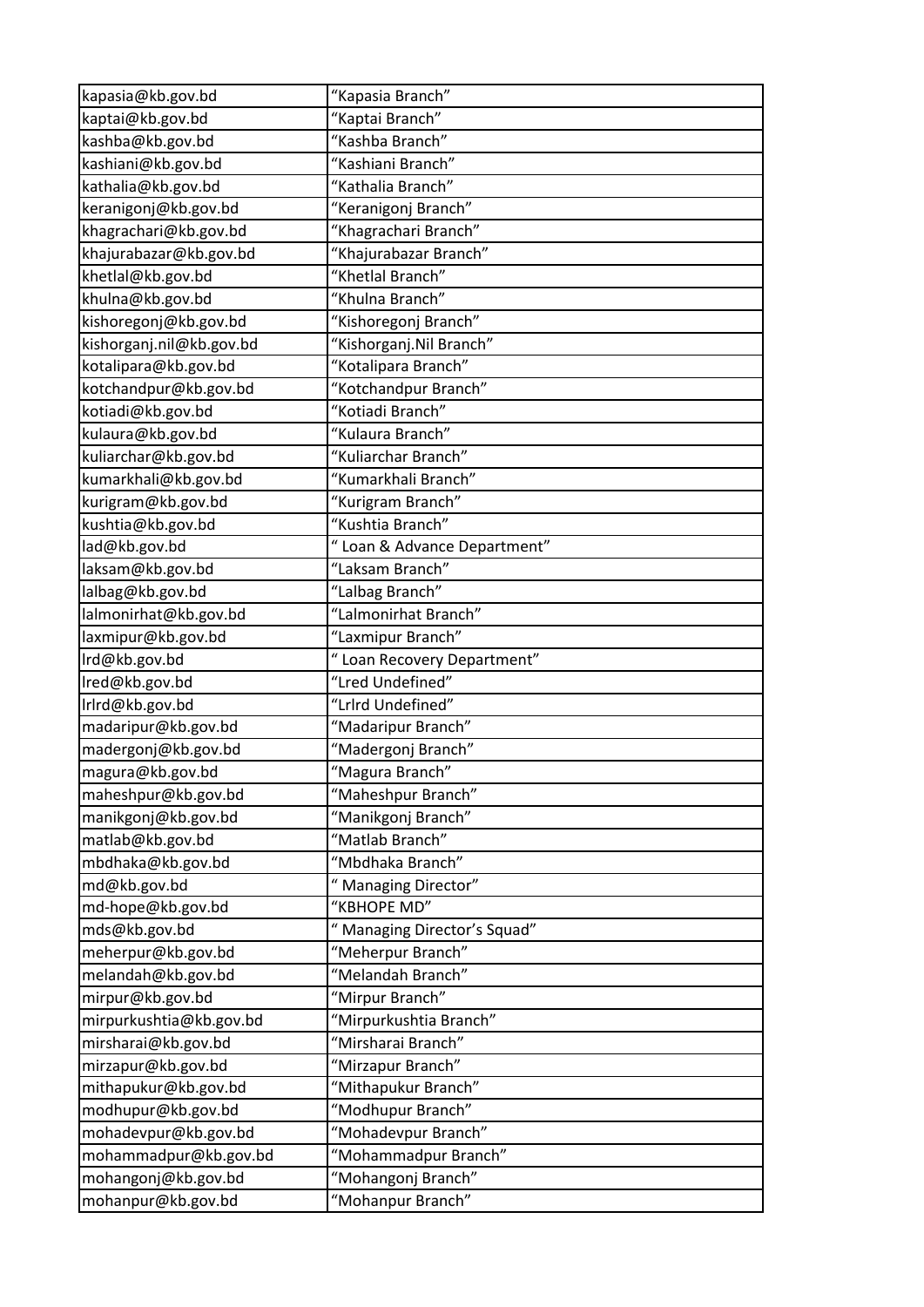| moheshpur@kb.gov.bd   | "Moheshpur Branch"         |
|-----------------------|----------------------------|
| mongla@kb.gov.bd      | "Mongla Branch"            |
| monohordi@kb.gov.bd   | "Monohordi Branch"         |
| morelgonj@kb.gov.bd   | "Morelgonj Branch"         |
| moulvibazar@kb.gov.bd | "Moulvibazar Branch"       |
| muksudpur@kb.gov.bd   | "Muksudpur Branch"         |
| muktagacha@kb.gov.bd  | "Muktagacha Branch"        |
| muladi@kb.gov.bd      | "Muladi Branch"            |
| munshigonj@kb.gov.bd  | "Munshigonj Branch"        |
| muradnagar@kb.gov.bd  | "Muradnagar Branch"        |
| mymensingh@kb.gov.bd  | "Mymensingh Branch"        |
| nabigonj@kb.gov.bd    | "Nabigonj Branch"          |
| nabinagar@kb.gov.bd   | "Nabinagar Branch"         |
| nageswari@kb.gov.bd   | "Nageswari Branch"         |
| nakla@kb.gov.bd       | "Nakla Branch"             |
| nangalkot@kb.gov.bd   | "Nangalkot Branch"         |
| naogaon@kb.gov.bd     | "Naogaon Branch"           |
| narayangonj@kb.gov.bd | "Narayangonj Branch"       |
| narshingdi@kb.gov.bd  | "Narshingdi Branch"        |
| natore@kb.gov.bd      | "Natore Branch"            |
| nawabgonj@kb.gov.bd   | "Nawabgonj Branch"         |
| nazirpur@kb.gov.bd    | "Nazirpur Branch"          |
| nesarabad@kb.gov.bd   | "Nesarabad Branch"         |
| netrokona@kb.gov.bd   | "Netrokona Branch"         |
| nilphamari@kb.gov.bd  | "Nilphamari Branch"        |
| noakhali@kb.gov.bd    | "Noakhali Branch"          |
| norail@kb.gov.bd      | "Norail Branch"            |
| paba@kb.gov.bd        | "Paba Branch"              |
| pabna@kb.gov.bd       | "Pabna Branch"             |
| pakundia@kb.gov.bd    | "Pakundia Branch"          |
| palashbari@kb.gov.bd  | "Palashbari Branch"        |
| panchagar@kb.gov.bd   | "Panchagar Branch"         |
| pangsha@kb.gov.bd     | "Pangsha Branch"           |
| parbotipur@kb.gov.bd  | "Parbotipur Branch"        |
| parshuram@kb.gov.bd   | "Parshuram Branch"         |
| patharghata@kb.gov.bd | "Patharghata Branch"       |
| patiya@kb.gov.bd      | "Patiya Branch"            |
| patnitala@kb.gov.bd   | "Patnitala Branch"         |
| patuakhali@kb.gov.bd  | "Patuakhali Branch"        |
| pc@kb.gov.bd          | "Pc Undefined"             |
| pe1-csed@kb.gov.bd    | "KBCSED SPO1"              |
| pe1-itd@kb.gov.bd     | "KBITD SPO1"               |
| pergachha@kb.gov.bd   | "Pergachha Branch"         |
| phultala@kb.gov.bd    | "Phultala Branch"          |
| pirganj.r@kb.gov.bd   | "Pirganj.R Branch"         |
| pirganjtha@kb.gov.bd  | "Pirganjtha Branch"        |
| pirojpur@kb.gov.bd    | "Pirojpur Branch"          |
| pmthrd@kb.gov.bd      | " PMTHRD"                  |
| pro@kb.gov.bd         | " Public Relation Officer" |
| purbadhala@kb.gov.bd  | "Purbadhala Branch"        |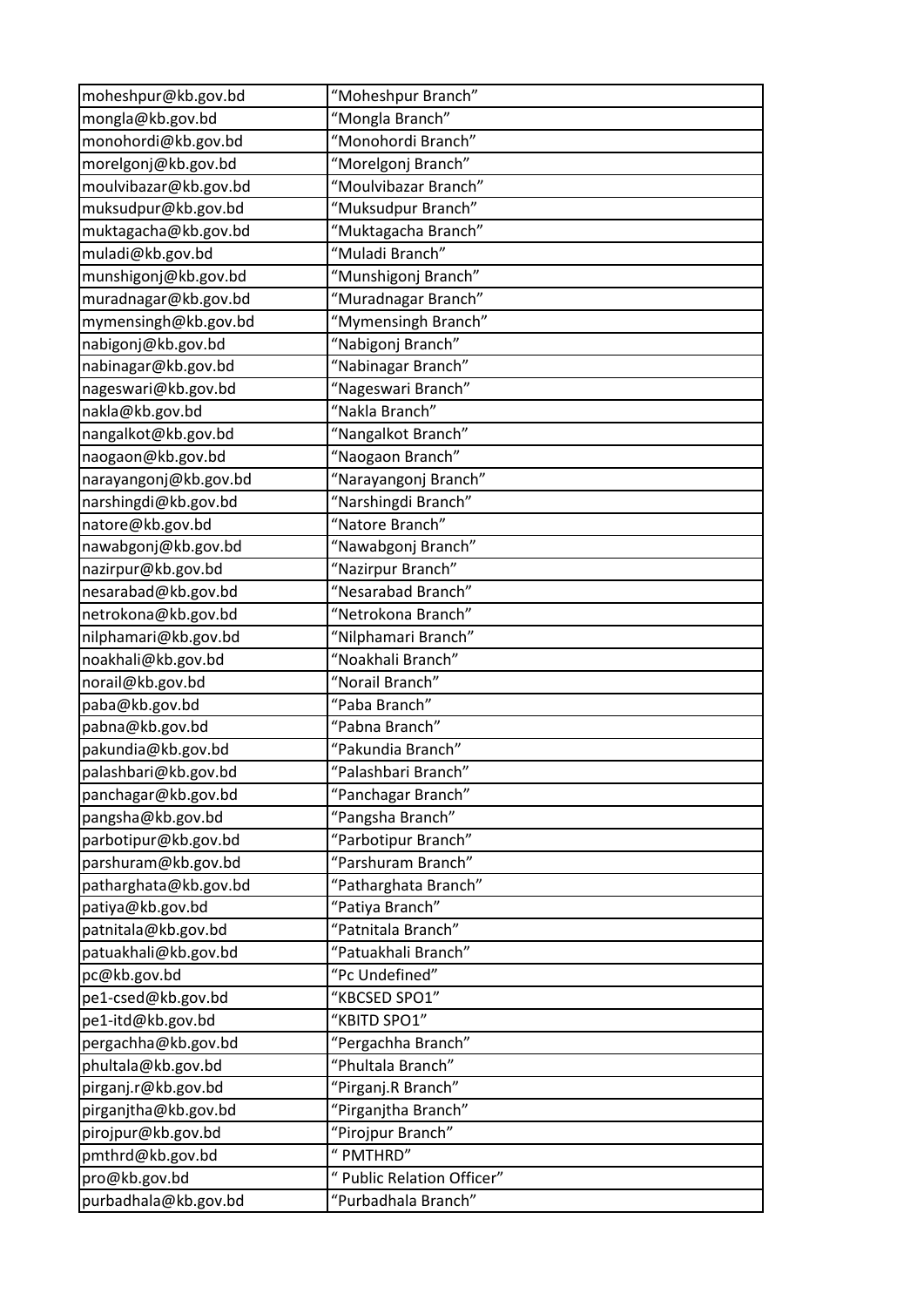| putia@kb.gov.bd          | "Putia Branch"                      |
|--------------------------|-------------------------------------|
| raipur@kb.gov.bd         | "Raipur Branch"                     |
| rajbari@kb.gov.bd        | "Rajbari Branch"                    |
| rajoir@kb.gov.bd         | "Rajoir Branch"                     |
| rajshahi@kb.gov.bd       | "Rajshahi Branch"                   |
| ramgonj@kb.gov.bd        | "Ramgonj Branch"                    |
| rangamati@kb.gov.bd      | "Rangamati Branch"                  |
| rangpur@kb.gov.bd        | "Rangpur Branch"                    |
| rangunia@kb.gov.bd       | "Rangunia Branch"                   |
| ranisonkoil@kb.gov.bd    | "Ranisonkoil Branch"                |
| remitcell@kb.gov.bd      | " Remittance Cell"                  |
| remitcell1@kb.gov.bd     | "Remitcell-1"                       |
| remitcell2@kb.gov.bd     | "Remittance Cell-2"                 |
| rmbarisal@kb.gov.bd      | " Regional Office Barisal"          |
| rmbogra@kb.gov.bd        | "Regional Office Bogra"             |
| rmchandpur@kb.gov.bd     | " Regional Office Chandpur"         |
| rmcomilla.n@kb.gov.bd    | "Regional Office Comilla North"     |
| rmcomilla@kb.gov.bd      | "Regional Office Comilla"           |
| rmctg.s@kb.gov.bd        | " Regional Office Chittagong South" |
| rmctg@kb.gov.bd          | "Regional Office Chittagong"        |
| rmdhaka.n@kb.gov.bd      | " Regional Office Dhaka North"      |
| rmdhaka@kb.gov.bd        | " Regional Office Dhaka"            |
| rmdinajpur@kb.gov.bd     | "Regional Office Dinajpur"          |
| rmfaridpur@kb.gov.bd     | "Regional Office Faridpur"          |
| rmgazipur@kb.gov.bd      | "Regional Office Gazipur"           |
| rmgopalganj@kb.gov.bd    | "Regional Office Gopalganj"         |
| rmjamalpur@kb.gov.bd     | " Regional Office Jamalpur"         |
| rmjessore@kb.gov.bd      | " Regional Office Jessore"          |
| rmkhulna@kb.gov.bd       | "Regional Office Khulna"            |
| rmkishoreganj@kb.gov.bd  | "Regional Office Kishoreganj"       |
| rmkurigram@kb.gov.bd     | "Regional Office Kurigram"          |
| rmkushtia@kb.gov.bd      | "Regional Office Kushtia"           |
| rmmoulvibazar@kb.gov.bd  | "Regional Office Moulvibazar"       |
| rmmymensingh.n@kb.gov.bd | " Regional Office Mymensingh North" |
| rmmymensingh@kb.gov.bd   | "Regional Office Mymensingh"        |
| rmnaogaon@kb.gov.bd      | "Regional Office Naogaon"           |
| rmnarayangonj@kb.gov.bd  | " Regional Office Narayangonj"      |
| rmnoakhali@kb.gov.bd     | "Regional Office Noakhali"          |
| rmnoakhaliw@kb.gov.bd    | "West Regional Office Noakhali"     |
| rmpabna@kb.gov.bd        | "Regional Office Pabna"             |
| rmpatuakhali@kb.gov.bd   | "Regional Office Patuakhali"        |
| rmpirojpur@kb.gov.bd     | "Regional Office Pirojpur"          |
| rmrajshahi@kb.gov.bd     | "Regional Office Rajshahi"          |
| rmrangpur@kb.gov.bd      | "Regional Office Rangpur"           |
| rmsylhet@kb.gov.bd       | " Regional Office Sylhet"           |
| rmtangail@kb.gov.bd      | " Regional Office Tangail"          |
| rupgonj@kb.gov.bd        | "Rupgonj Branch"                    |
| sa@kb.gov.bd             | "System Analyst"                    |
| saltha@kb.gov.bd         | "Saltha Branch"                     |
| santhia@kb.gov.bd        | "Santhia Branch"                    |